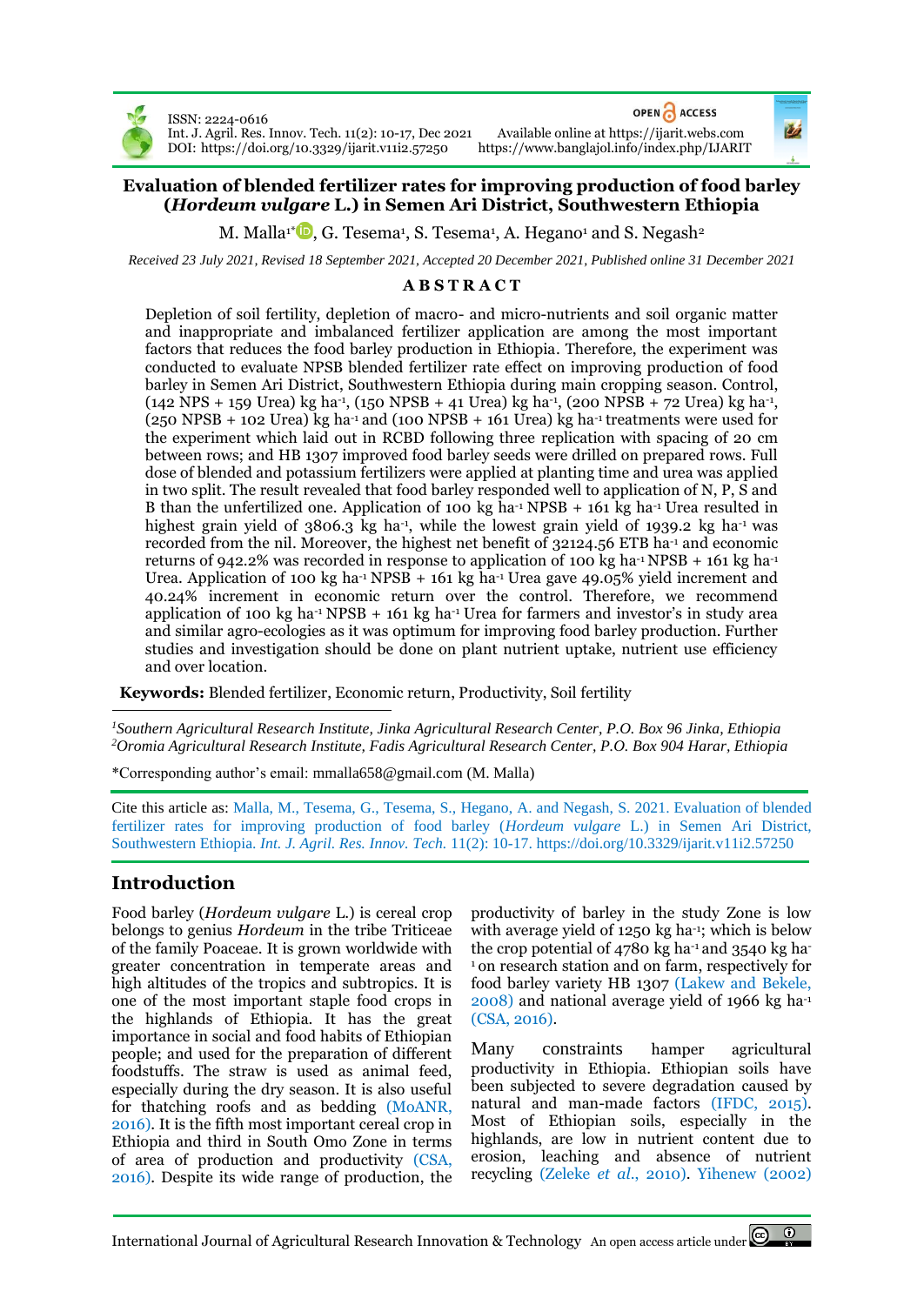reported that most of the areas used for cereal crops production, especially for barley, teff and wheat are low in soil fertility which hamper the productivity of cereal crops. Soil fertility problems are the main constraints that hinder barley production (Abera *et al*., 2011). Farmers recognized that much of their farmlands were not used for barley production because of poor soil fertility problem that reduces yield. Additionally, Agegnehu *et al*. (2011) reported that poor soil fertility particularly nitrogen and phosphorus nutrient deficiency, is one of the main barley production constraints in Ethiopia. Soil fertility depletion is among the most important limiting factor for barley production in the highlands of Ethiopia (Chilot *et al*., 1998; Woldeyesus and Chilot, 2002; Bayeh and Berhane, 2011). Fertilizer use in Ethiopia has focused mainly on the use and application of nitrogen and phosphorus fertilizers in the form of Urea and DAP respectively only for almost all crops starting since early 1970's. Such unbalanced application of plant nutrients may aggravate the depletion of other important nutrient elements in soils (Fayera *et al*., 2014). Moreover, soil fertility improvement for enhanced barley production has not covered all the barley growing areas of the country (Getachew *et al*., 2011).

Balanced fertilization is the key to sustainable crop production and maintenance of soil health and economic consideration, however an imbalanced fertilizer application results in low fertilizer use efficiency which leading to less economic returns and a greater threat to the environment (Abiye *et al*., 2004). Application of NPSB blended fertilizer with rate of 200 kg ha-1 for production of food barley gave 70.41% yield increment and 68.97% increment in economic return over the absolute control; it gave 22.45%

and 23.29% yield increment over the recommended NP fertilizer (Melkamu *et al*., 2019). Moreover, recently acquired soil inventory data revealed that the deficiencies of most of nutrients such as, nitrogen, phosphorus, sulfur, boron and potassium are widespread in soils of study area (ATA, 2016). Even though, appropriate and balanced application of blended fertilizer including micronutrients resulted in optimum yield and economic return of food barley, information on the application of rate of blended fertilizer (NPSB), was not determined for the study area. Therefore, the experiment was designed to evaluate the effects of NPSB blended fertilizer rates on improving production of food barley (*Hordeum vulgare* L.) in Semen Ari District, Southwestern Ethiopia.

# **Materials and Methods**

### *Study area description*

The experiment was conducted in 2018-2019 and 2019-2020 main season at Shamabulket kebele in Semen Ari District, Southwestern Ethiopia. The experimental site was located at latitude of  $06°11'35.95''$  N, longitude of 036°39'07.95"E and elevation of 2579 m.a.s.l. The annual average rainfall of Semen Ari District was 1616 mm. The mean minimum monthly temperature ranges between  $10.71^{\circ}$ C-11.50 $^{\circ}$ C and mean maximum monthly temperature ranges between  $19.52^{\circ}$ C-23.36oC (Bulki Mender Metro Station). The experimental area has diversity of climate, soil and landforms. The topography of the District includes mountains, hills, uplands and lowland plains. The District generally experiences two cropping seasons namely main cropping (September- February) and the second season was from March to August.



Fig. 1. Map of study area.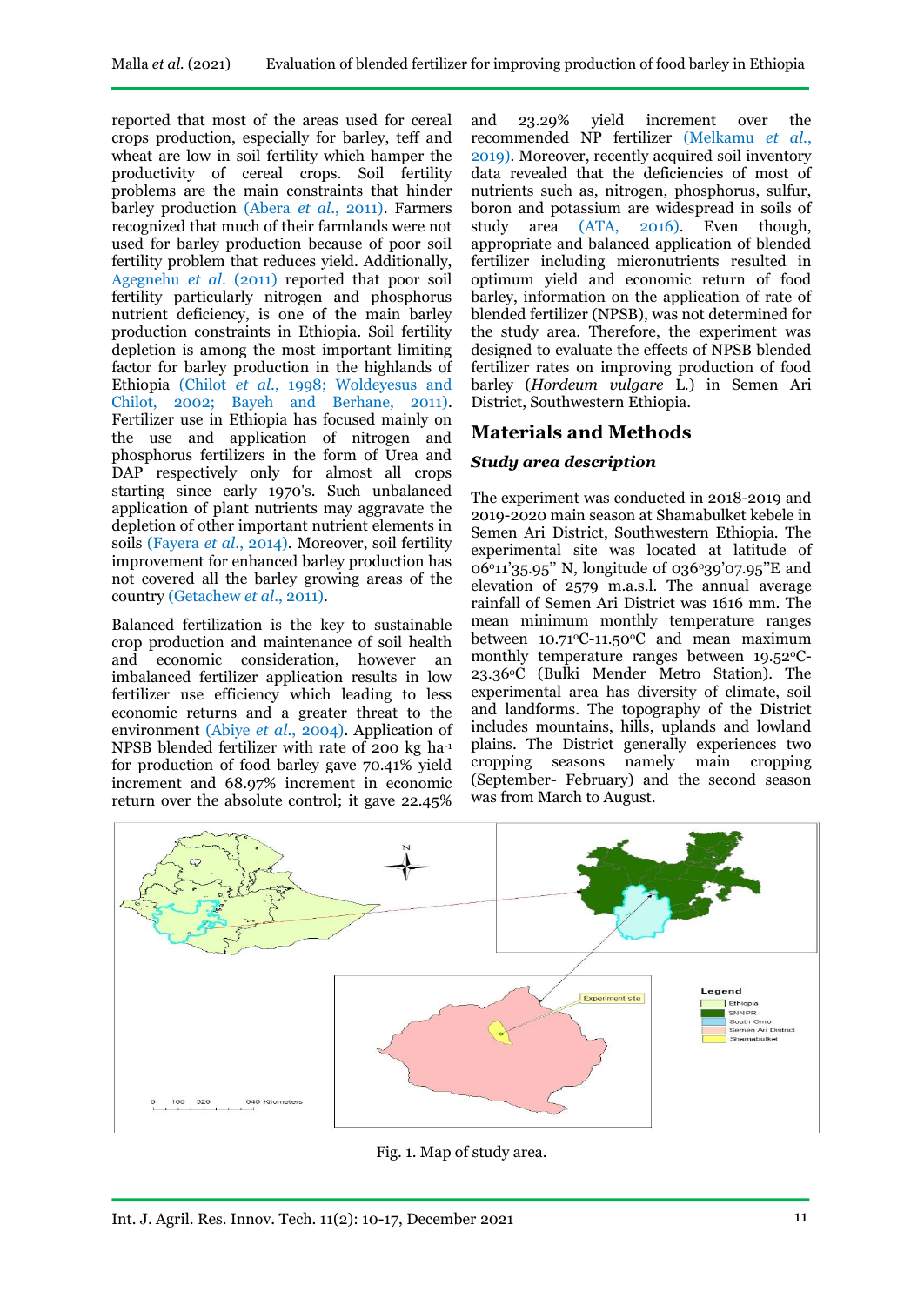### *Experimental design and treatments*

The experiment was laid out in Randomized Complete Block Design (RCBD) following three replications. The experimental site was ploughed and harrowed before sowing. The improved food barley variety HB 1307 was used for the experiment. Improved variety HB 1307 was used because of its superior in grain yield performance in most environments with satisfactory grain yield stability, more resistant to scald and leaf rust and comparable for net and spot blotches,

better agronomic characteristics, particularly lodging tolerance with good biomass yields and moderate tolerance to water logging and superiority of its physical grain quality (Lakew and Bekele, 2008). Plot size was 3 m by 4 m. Furrow rows were made manually in spacing of 20 cm apart and food barley seed was drilled manually and thinned appropriately following management recommendation for barley. The experiment consisting of six treatments as presented in Table 1.

Table 1. Treatment set up of the experiment.

| Fertilizer (kg ha <sup>-1</sup> ) | Nutrients in $kg$ ha <sup>-1</sup> |          |          |      |  |
|-----------------------------------|------------------------------------|----------|----------|------|--|
|                                   |                                    | $P_2O_5$ | S        |      |  |
| Control                           | $\Omega$                           |          | $\Omega$ |      |  |
| 142 NPS + 159 Urea                | 92                                 | 54       | 10       |      |  |
| 150 NPSB+ 41 Urea                 | 46                                 | 54       | 10.1     | 1.07 |  |
| 200 NPSB + 72 Urea                | 69                                 | 72       | 13       | 1.4  |  |
| 250 NPSB + 102 Urea               | 92                                 | 90       | 17       | 1.7  |  |
| 100 NPSB +161 Urea                | 92                                 | 36       | 10       | 1.07 |  |

*100 kg ha-1 of KCl was applied for all treatments except control or unfertilized treatment.*

Urea, TSP and KCl was used as a source of nitrogen (N), phosphorous (P) and potassium (K), respectively. Full dose of blended fertilizers, potassium and phosphorous fertilizers were applied at planting time and urea was applied in two splits; of which half was applied at planting time and half was top dressed during growth stage. The plots were kept free by hand weeding.

### *Data collection and analysis*

Treatment effects were determined using plant height, number of tillers per plant, spike length, seed per spike, above ground biomass, thousand kernel weight and grain yield. Composite soil sample was collected before planting in zigzag movement with the sampling depth of 0-20 cm and analyzed for texture, pH, organic carbon, total nitrogen, available phosphorus, available sulphur and available boron. Analysis of variance was performed using the GLM procedure of SAS Software Version 9.1. Treatment effects were considered significant in all statistical calculations if the P-values were  $\lt$  0.05. Means were separated using Least Significant Difference (LSD) test.

### *Partial budget analysis*

The economic evaluation comprising partial budget analysis with dominance and marginal analysis was carried out. To estimate economic parameters, the grain yield was valued based on average market price collected from the local markets during two consecutive years of

production. The average cost of urea, NPS, NPSB and KCl was 15.25, 15.57, 15.57 and 15.46 birr per kilogram, respectively. A wage rate of 50 birr a man per day and 11 birr per kilogram of grain value of barley was considered. The dominance analysis was also done, which was used to select potentially profitable treatments; it was carried out by first listing the treatments in order of increasing costs that vary.

Any treatment that has net benefits that are less than or equal to those of a treatment with lower costs that vary is dominated. The selected treatments by using this technique were referred as un-dominated treatments. For each pair of ranked un-dominated treatments, a percentage marginal rate of return (% MRR) was calculated. The percent MRR between any pair of undominated treatments denoted the return per unit of investment in crop management practices expressed as percentage. Marginal rate of return (% MRR) was calculated as the ratio of differences between net benefits of successive treatments to the difference between total variable costs of successive treatments (CIMMYT, 1988). For a treatment to be considered a worthwhile option to farmers, the marginal rate of return (MRR) needed to be at least 100%. Thus, the minimum acceptable rate of return was considered to be 100%. Some of the concepts used in the partial budget analysis are gross field benefit (GFB), total variable cost (TVC) and net benefit (NB).

Gross margin (ETB ha<sup>-1</sup>) = Total revenue (ETB ha<sup>-1</sup>) – Total variable cost (ETB ha<sup>-1</sup>). NR Net return (ETB ha-1) = Gross margin (ETB ha-1) – Total fixed cost (ETB ha-1). Total cost of production (ETB ha<sup>-1</sup>) = Total variable cost (ETB ha<sup>-1</sup>) + Total fixed cost (ETB ha<sup>-1</sup>). Benefit-cost ratio = Net Return / Total Cost Production (CIMMYT, 1988).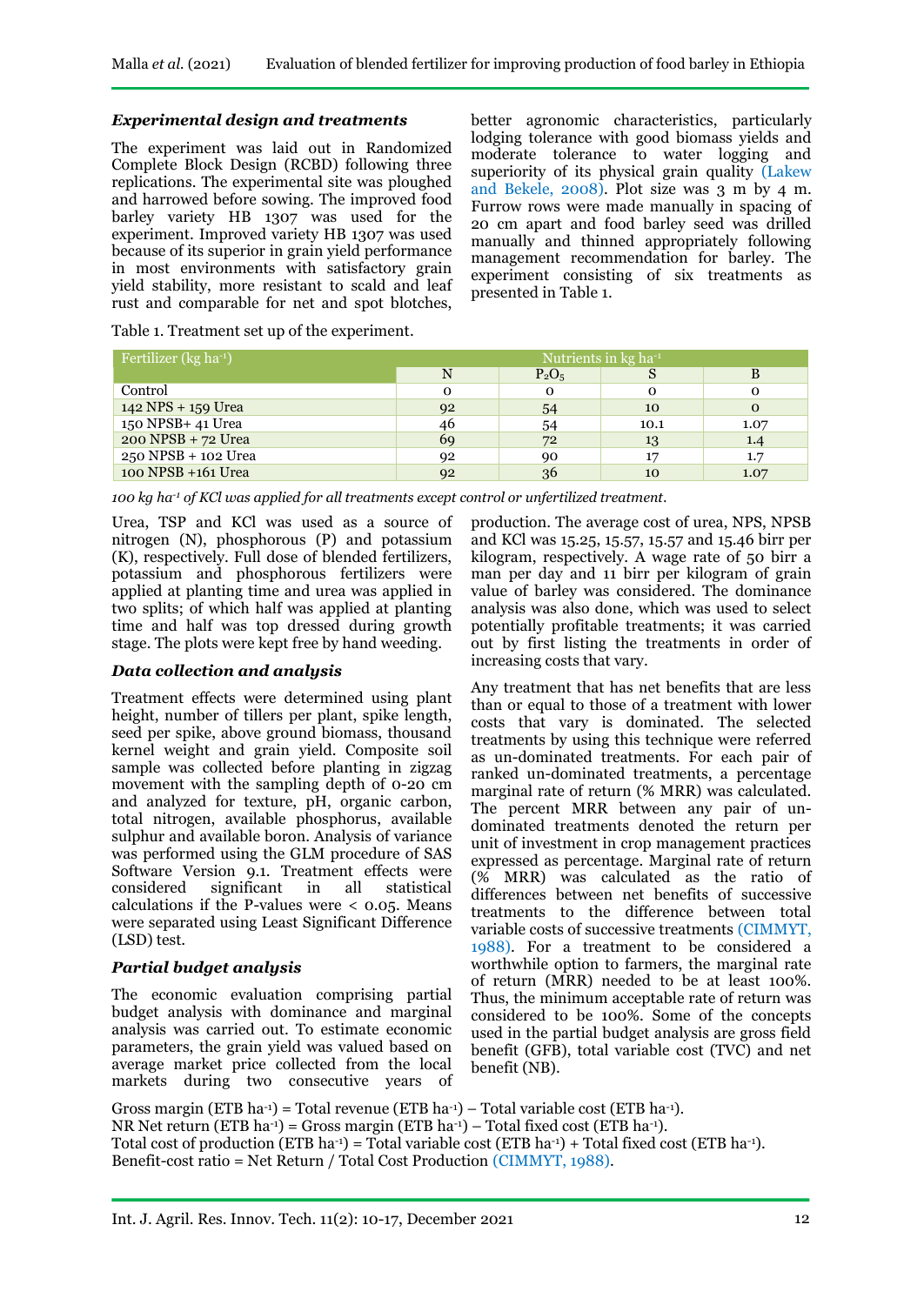# **Results and Discussion**

### *Soil analysis*

Analysis of soil sample collected before experiment was done at soil laboratory of Jinka Agricultural Research Centre (Table 2). The soil of the experimental site has a proportion of 5% sand, 41% silt and 54% clay; which was classified as sandy clay based on the soil textural triangle. The organic carbon of experimental site was 2.63% done by Walkeley-Blacky methods (Black, 1965), which was rated as medium (Tekalign *et al.,* 1991). The pH of the experimental site was 5.02, which was implied that the soil of experimental site was strongly acidic according to Tekalign *et al.* (1991) and Murphy (1968).

The soil of experimental site has total nitrogen of 0.133% by Keljdal digestion and distillation followed by titration method, which showed that the experimental site has moderate level of total nitrogen according to Tekalign *et al.* (1991) and Murphy (1968). The experimental soil has

available phosphorus of 9.25 ppm analysed by Olsen methods which was effective for both alkaline and acidic soil and extracted by 1 M NaHCO<sub>3</sub>, which was rated as medium according to Olsen *et al*. (1954).

The soil of experimental site has available sulphur of 6.32 ppm exist in soil in sulphate  $(SO<sub>4</sub><sup>2-</sup>S)$  form which was done by turbidymetric methods of analysis (acidic and non-calcareous soil) and its extractant was calcium chloride dehydrate as sulphate, which showed that the soil has medium level of sulphur according to Marx *et al.* (1999) and Horneck *et al*. (2011); and available boron of 1.24 ppm done by dilute HCl methods in which most effective and efficient, most applicable for acidic, neutral and alkaline soil and more economical than that of hot water methods (only for alkaline soil), which was categorized under high level according to Horneck *et al*. (2011).

Table 2. Some physical and chemical properties of the soil before the experiment.

| <b>Soil Properties</b>       | Composition |
|------------------------------|-------------|
| Sand $(\%)$                  | 5.00        |
| $Silt$ $(\%)$                | 41.00       |
| Clay(%)                      | 54.00       |
| Textural class               | Sandy clay  |
| pH $(H2O)$ (1:2.5)           | 5.02        |
| OC(%)                        | 2.63        |
| TN(%)                        | 0.13        |
| Available P (ppm)            | 9.25        |
| $B$ (ppm)                    | 1.24        |
| S (ppm) as $\overline{SO_4}$ | 6.32        |

Table 3. Food barley growth, yield and yield components as influenced by NPSB blended fertilizer rate.

| <b>Treatments</b>                                                     | Plant              | Tiller             | <b>Spike</b>       | Seed               | <b>Biomass</b>         | Grain                                 | TKW(g)    |
|-----------------------------------------------------------------------|--------------------|--------------------|--------------------|--------------------|------------------------|---------------------------------------|-----------|
|                                                                       | Height             | No./Plant          | Length             | No./Spike          | $(xgha^{-1})$          | Yield                                 |           |
|                                                                       | (cm)               |                    | (cm)               |                    |                        | $(kg ha^{-1})$                        |           |
| Control                                                               | 72.50 <sup>b</sup> | 1.60 <sup>c</sup>  | 4.56 <sup>c</sup>  | $29.77^{\circ}$    | $5974.70$ <sup>d</sup> | 1939.20 <sup>d</sup>                  | 43.89     |
| 142 kg ha <sup>-1</sup> NPS + 159 kg ha <sup>-1</sup> Urea            | $94.43^{\circ}$    | 2.70 <sup>b</sup>  | 6.48 <sup>a</sup>  | 40.37 <sup>a</sup> |                        | $10740.30^{b}$ 3479.80 <sup>ab</sup>  | 45.24     |
| 150 kg ha <sup>-1</sup> NPSB + 41 kg ha <sup>-1</sup> Urea            | 92.33 <sup>a</sup> | 2.97 <sup>ab</sup> | 5.65 <sup>b</sup>  | 35.07 <sup>b</sup> | 8709.10 <sup>c</sup>   | $2699.50^{\circ}$                     | 48.44     |
| 200 kg ha <sup>-1</sup> NPSB + 72 kg ha <sup>-1</sup> Urea            | 94.20 <sup>a</sup> | 3.00 <sup>ab</sup> | 6.03 <sup>ab</sup> | 34.70 <sup>b</sup> | $9657.70^{bc}$         | $3042.30^{bc}$                        | 47.58     |
| $250 \text{ kg}$ ha <sup>-1</sup> NPSB + 102 kg ha <sup>-1</sup> Urea | 96.47 <sup>a</sup> | 3.00 <sup>ab</sup> | $6.15^{ab}$        | $38.33^{ab}$       |                        | $9780.50^{bc}$ 3234.60 <sup>abc</sup> | 47.55     |
| 100 kg ha <sup>-1</sup> NPSB + 161 kg ha <sup>-1</sup> Urea           | $95.10^a$          | 3.60 <sup>a</sup>  | 6.78a              | $38.23^{ab}$       | $12497.80^{a}$         | 3806.30 <sup>a</sup>                  | 44.10     |
| LSD <sub>0.05</sub>                                                   | 4.43               | 0.89               | 0.81               | 4.59               | 1747.80                | 672.82                                | <b>NS</b> |
| CV(%)                                                                 | 2.69               | 17.47              | 7.53               | 6.99               | 10.05                  | 12.19                                 | 7.10      |

*Means with the same letter within column shows statistically not significant different at LSD0.05 No. = Number; TKW= Thousand Kernel Weight; CV= Coefficient of Variation*

### *Plant height*

Food barley growth, yield and yield components have influenced by NPSB blended fertilizer rate. Plant height, tiller number per plant, spike length, number of seed per spike, above ground biomass and grain yield were influenced by NPSB blended fertilizer rate, whereas thousand kernel weight did not affected by NPSB blended fertilizer rate.

The highest plant height of 96.47 cm was recorded from 250 kg ha-1 NPSB + 102 kg ha-1 Urea followed by 100 kg ha<sup>-1</sup> NPSB + 161 kg ha<sup>-1</sup> Urea which was in statistical parity with the rest treatment except unfertilized one, while the lowest height of 72.50 cm was recorded from the absolute control treatment. This result was in line of agreement with application of different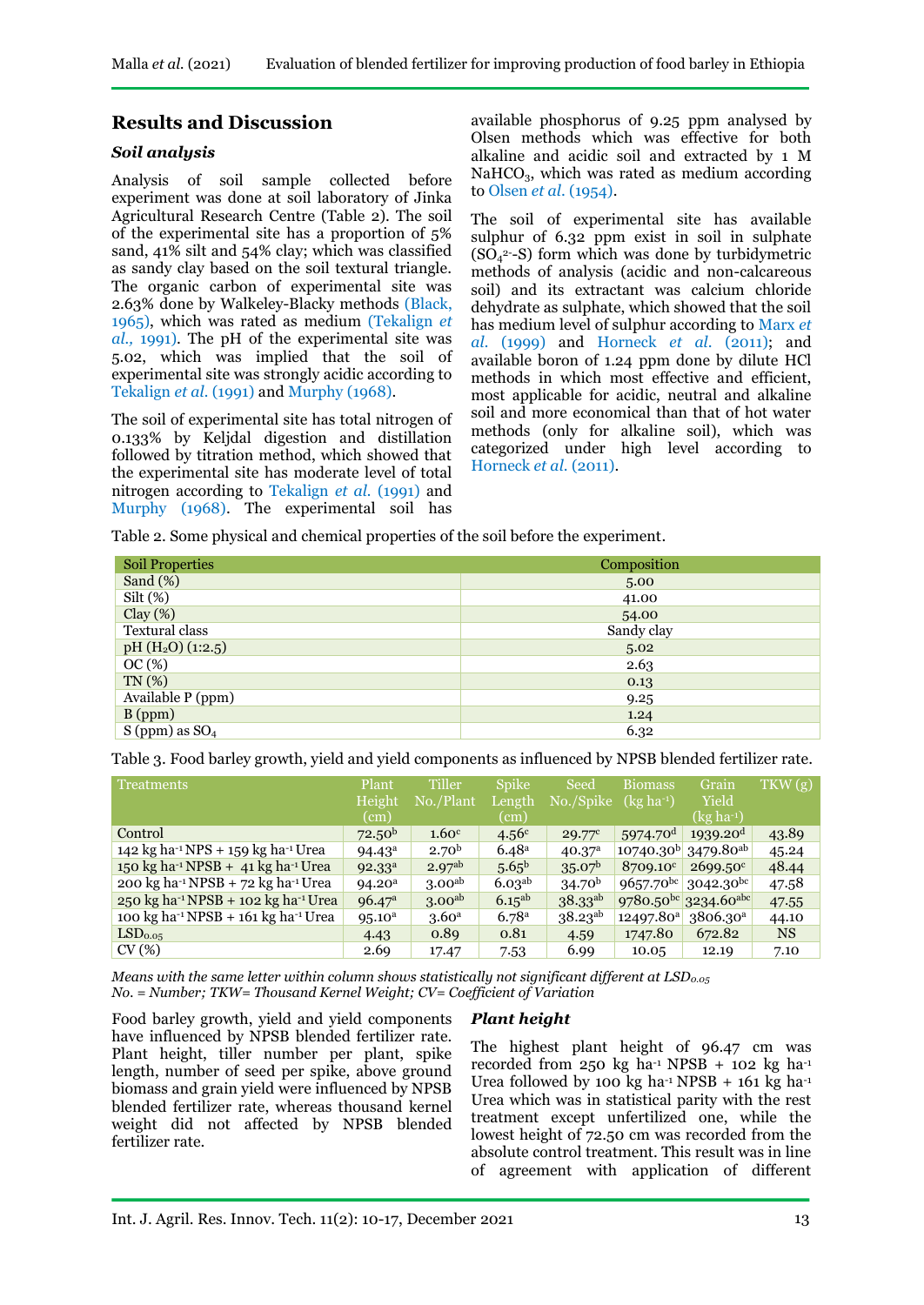blended fertilizers had significant influence on plant height of barley with increasing blended fertilizers application rates (Melkamu *et al*., 2019; Abdisa, 2020); and also macro- and micronutrients (Nitrogen, Phosphorous with Sulfur and Boron) fertilizers application can increase plant height with increasing doses and combination (Dewal and Pareek, 2004; Gupta *et al*., 2004; Arif *et al*., 2006; Bereket *et al*., 2014).

#### *Tiller number per plant*

Number of tiller per plant was affected by NPSB blended fertilizer rate of which the largest tiller number of 3.60 was recorded from 100 kg ha-1  $NPSB + 161$  kg ha<sup>-1</sup> Urea which was in statistical parity with all treatments rather than 142 kg ha-1  $NPS + 159$  kg ha<sup>-1</sup> Urea and absolute control treatments, while the smallest tiller number of 1.60 was recorded from nil one. In agreement with this result, Abdisa (2020) reported that increase in the numbers of total tillers in response to increasing the rate of NPSB blended fertilizer which may indicate that the importance of availability of balanced nutrients for better growth and development of the plant; and also agree with tiller number per plant was increased significantly across the increased rates of NPS fertilizer (Yared *et al*., 2020).

### **Spike length**

The result has revealed that NPSB blended fertilizer rate affects spike length of food barley of which the longest spike length of 6.78 cm was recorded from 100 kg ha<sup>-1</sup> NPSB + 161 kg ha<sup>-1</sup> Urea which was in statistical parity with the rest of treatments except 150 kg ha $^{-1}$  NPSB + 41 kg ha $^{-1}$ Urea and absolute control treatments, while the shortest spike length of 4.56 cm was recorded from the nil one. The result was in agreement with the highest spike length was recorded at highest application rates of blended fertilizer on food barley (Melkamu *et al*., 2019); and nitrogen and phosphors fertilizer increases spike length, number of seeds per spike, number of fertile tillers, non-fertile tillers and grain yield of barley, especially at higher doses (Wakene *et al*., 2014; Mesfin and Zemach, 2015).

### *Number of kernels per spike*

Number of seed per spike was significantly influenced by NPSB blended fertilizer rate of which the largest number of seed per spike of 40.37 was recorded from 142 kg ha<sup>-1</sup> NPS  $+$  159 kg ha<sup>-1</sup> Urea which was in statistical parity with 250 kg ha<sup>-1</sup> NPSB + 102 kg ha<sup>-1</sup> Urea and 100 kg ha<sup>-1</sup>  $NPSB + 161$  kg ha<sup>-1</sup> Urea treatments, whereas the lowest number of seed per spike of 29.77 was recorded from the unfertilized treatment. The result was agree with NPSB blended fertilizer enhances number of kernels per spike which might be due to the fact that phosphorous level increment is essential in development of grains (Abdisa, 2020) and increment of number of kernel with the application blended fertilizer (Abebe, 2018). This may be due to the reason that Boron plays a vital role in grain setting and helps in grain filling and ultimately sterility is reduced and number of grains per spike increased (Tahir *et al*., 2009; Mitra and Jana, 1991).

#### *Biomass*

Analysis of Variance revealed that above ground biomass of food barley has significantly influenced by NPSB blended fertilizer rate of which the highest above ground biomass of 12497.80 kg ha-1 was obtained from application of 100 kg ha<sup>-1</sup> NPSB + 161 kg ha<sup>-1</sup> Urea followed by 142 kg ha<sup>-1</sup> NPS + 159 kg ha<sup>-1</sup> Urea treatment with biomass of 10740.30 kg ha-1, while the lowest above ground biomass of 5974.70 kg ha-1 was recorded from the unfertilized treatment. The result was agree with blended fertilizer supply had a marked effect on the above ground biomass, grain yield and straw yield of which the maximum above ground biomass  $(12.63 \text{ t} \text{ ha}^{-1})$ was obtained from 200 kg ha-1 NPSB of blended fertilizer application (Melkamu *et al*., 2019). Likewise, blended fertilizer application increases above ground biomass in 20.17% over the control with recommended NP fertilizer (Abebe, 2018) and nitrogen increases vegetative growth of plants, especially at higher doses and contributed for the significant increase in total biomass (Wakene *et al*., 2014).

### *Grain yield*

Grain yield of food barley has significantly influenced by NPSB blended fertilizer rate of which the highest grain yield of 3806.30 kg ha-1 was recorded from 100 kg ha<sup>-1</sup> NPSB + 161 kg ha<sup>-1</sup> Urea which was in statistical parity with application of  $142$  kg ha<sup>-1</sup> NPS +  $159$  kg ha<sup>-1</sup> Urea and  $250 \text{ kg}$  ha<sup>-1</sup> NPSB + 102 kg ha<sup>-1</sup> Urea treatments, while the lowest grain yield of 1939.20 kg ha-1 was recorded from unfertilized treatment. Similarly, grain yield of wheat significantly increased due to increasing of nitrogen fertilization (Bereket *et al.*, 2014); application of NPSB blended fertilizer in 200 kg ha<sup>-1</sup> NPSB increases the grain yield of barley in 70.40% over absolute control (Melkamu *et al*., 2019); The yield obtained from variety EH 1493 with 200 kg ha-1 NPSB gave 22.40% grain yield increment over recommended NP fertilizer application and 48% yield increment over control treatment due to the synergistic effect of the four nutrients might contributed for improved root growth and increased nutrient use efficiency, thus improved yield components and yield (Abdisa, 2020); and also compared to the control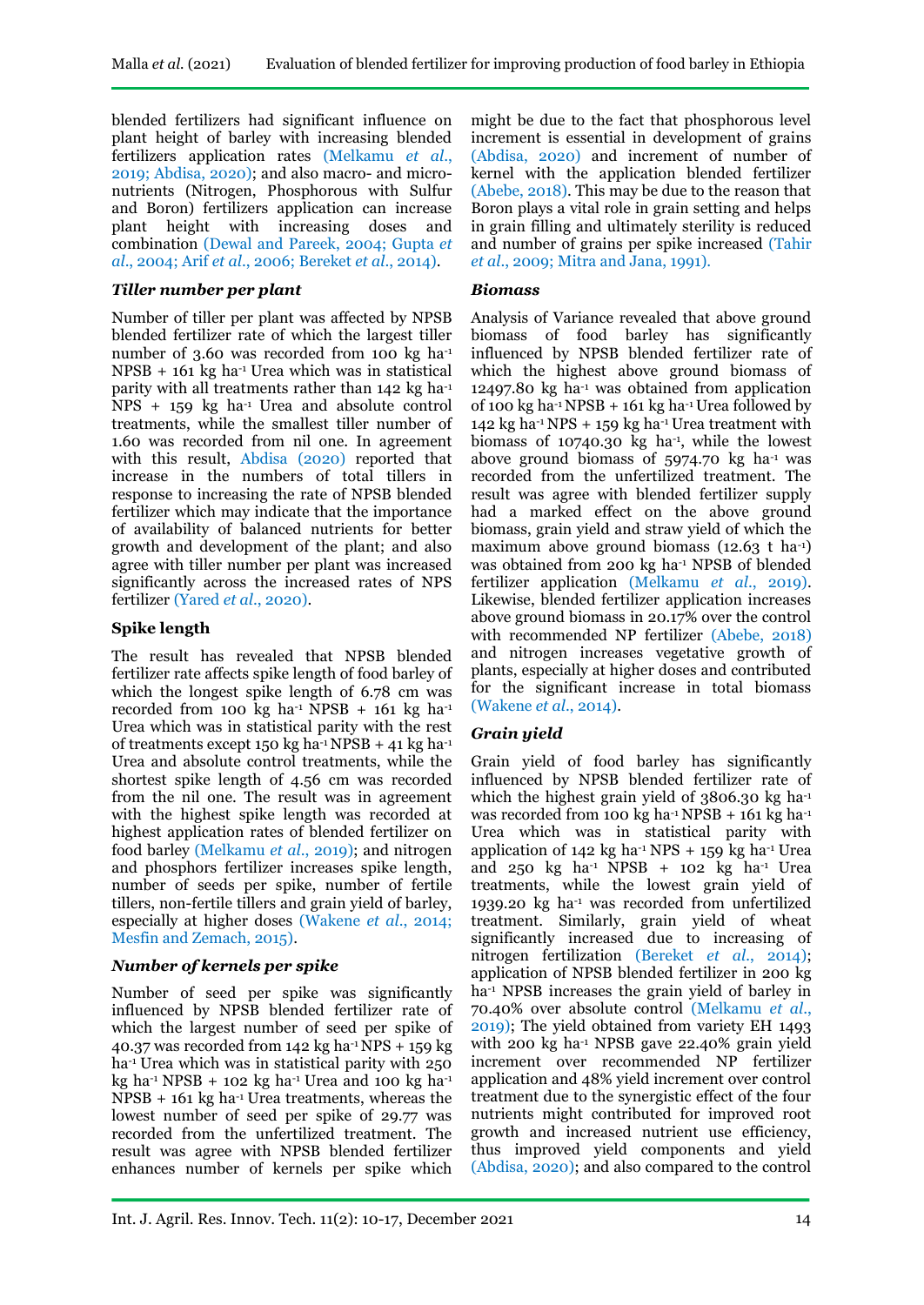(with recommended NP fertilizers), the grain yield were increased by 26.90% with the application of blended fertilizer  $NPS_3B_3K_3$ (Abebe, 2018).

### *Thousand kernel weight*

Analysis of Variance revealed that NPSB blended fertilizer rate did not significantly affects thousand kernel weight of food barley. The result was in line of agreement with different blended fertilizer rates on malt barley has shown no significant influence on thousand kernel weight (Kedir and Ashenafi, 2020); and the interaction blended fertilizer with variety did not significantly affects thousand kernel weight of barley (Fisseha *et al*., 2020).

#### *Economic analysis*

Partial budget analysis of blended fertilizer rate effect on food barley experiment in Semen Ari District was revealed that the highest net return (28721.81 ETB ha-1) was obtained in response to application of 100 kg ha<sup>-1</sup> NPSB  $+$  161 kg ha<sup>-1</sup> Urea which showed 33.16% higher net return over the nil one (19198.08 ETB ha-1); followed by  $142 \text{ kg}$ ha<sup>-1</sup> NPS + 159 kg ha<sup>-1</sup> Urea treatment with net return of 24866.12 ETB ha-1 . The lowest net return (19198.08 ETBha-1) was obtained from unfertilized treatment (nil treatment) (Table 4).

Table 4. Partial budget analysis, effect of NPSB blended fertilizer rate on barley production experiment.

| <b>Treatments</b>                                                                                | Ave. Yield<br>$(kg ha^{-1})$ | 10% Adj.<br>Yield kg ha <sup>-1</sup> | <b>Total Revenue</b> | <b>Total Variable</b><br>$T(TR)$ in ETB ha <sup>-1</sup> Cost (TVC) in ETB (ETB ha <sup>-1</sup> )<br>$ha^{-1}$ | Net Benefit |
|--------------------------------------------------------------------------------------------------|------------------------------|---------------------------------------|----------------------|-----------------------------------------------------------------------------------------------------------------|-------------|
| Control                                                                                          | 1939.2                       | 1745.28                               | 19198.08             | $\Omega$                                                                                                        | 19198.08    |
| 142 kg ha <sup>-1</sup> NPS + 159 kg ha <sup>-1</sup> Urea                                       | 3479.8                       | 3131.82                               | 34450.02             | 6181.15                                                                                                         | 28268.87    |
| $150 \text{ kg} \text{ ha}^{-1} \text{NPSB} + 41 \text{ kg} \text{ ha}^{-1} \text{U} \text{rea}$ | 2699.5                       | 2429.55                               | 26725.05             | 4506.45                                                                                                         | 22218.60    |
| 200 kg ha <sup>-1</sup> NPSB + 72 kg ha <sup>-1</sup> Urea                                       | 3042.3                       | 2738.07                               | 30118.77             | 5757.50                                                                                                         | 24361.27    |
| 250 kg ha <sup>-1</sup> NPSB + 102 kg ha <sup>-1</sup> Urea                                      | 3234.6                       | 2911.14                               | 32022.54             | 6993.32                                                                                                         | 25029.22    |
| 100 kg ha <sup>-1</sup> NPSB + 161 kg ha <sup>-1</sup> Urea                                      | 3806.3                       | 3425.67                               | 37682.37             | 5557.81                                                                                                         | 32124.56    |

*10% Adj. Yield= Grain Yield Adjusted to 10% downward; TVC= Total Variable Cost; ETB= Ethiopian Birr.*

Dominance analysis revealed that among treatments only treatment, which receives 100 kg ha-1 NPSB + 161 kg ha-1 Urea and 150 kg ha-1 NPSB + 41 kg ha-1 Urea were un-dominated. This indicated that increase in the total cost of these treatments increases the net benefit proportionally; which implies benefits were greater than the lower total costs. The highest net benefit was obtained from the application of 100 kg ha-1 NPSB + 161 kg ha-1 Urea with highest marginal rate of return of 942.2% (Table 5). Therefore, 100 kg ha<sup>-1</sup> NPSB + 161 kg ha<sup>-1</sup> Urea with MRR of 942.2% was accepted according to CIMMYT (1988) as MRR (%) was above 100%.

Table 5. Dominance and Marginal (MRR) Analysis.

| <b>Treatments</b>                                                                                  | 10% Adj.                  | Variables               |              |                |        |
|----------------------------------------------------------------------------------------------------|---------------------------|-------------------------|--------------|----------------|--------|
|                                                                                                    | Yield kg ha <sup>-1</sup> | <b>TVC</b>              | Net Benefit  | Dominance      | MRR(%) |
|                                                                                                    |                           | (ETB ha <sup>-1</sup> ) | $(ETB ha-1)$ | Analysis       |        |
| Control                                                                                            | 1745.28                   | $\Omega$                | 19198.08     |                |        |
| $150 \text{ kg} \text{ ha}^{-1} \text{ NPSB} + 41 \text{ kg} \text{ ha}^{-1} \text{ U} \text{rea}$ | 2429.55                   | 4506.45                 | 22218.60     | N <sub>D</sub> | 67.03  |
| 100 kg ha <sup>-1</sup> NPSB + 161 kg ha <sup>-1</sup> Urea                                        | 3425.67                   | 5557.81                 | 32124.56     | ND             | 942.20 |
| 200 kg ha <sup>-1</sup> NPSB + 72 kg ha <sup>-1</sup> Urea                                         | 2738.07                   | 5757.50                 | 24361.27     | D              |        |
| 142 kg ha <sup>-1</sup> NPS + 159 kg ha <sup>-1</sup> Urea                                         | 3131.82                   | 6181.15                 | 28268.87     | D              |        |
| $250 \text{ kg} \text{ ha}^{-1} \text{NPSB} + 102 \text{ kg} \text{ ha}^{-1} \text{U} \text{rea}$  | 2911.14                   | 6993.32                 | 25029.22     | D              |        |

*D= Dominated; ND= Non-Dominated; MRR (%) = Marginal Rate of Return in percent.*

## **Conclusion and Recommendation**

Depleting of soil fertility, inappropriate and imbalanced fertilizer application including different blended fertilizer are among the most important factors that reduces the productivity of cereal crops including food barley in the study area specifically and in region as compared to the crop potential and average yield of other African countries. Therefore, the experiment was carried out to evaluate the effect of different blended fertilizer rates on improving the production of food barley in Semen Ari District, Southwestern Ethiopia. The finding of this experiment has revealed that food barley responded well to the application of N, P, K, B and S than the nil one. Plant height, tiller number per plant, spike length, number of seed per spike, above ground biomass and grain yield were influenced by NPSB blended fertilizer rate, whereas thousand kernel weight did not affected by NPSB blended fertilizer rate. Application of 100 kg ha $-1$  NPSB + 161 kg ha $-1$  Urea resulted in highest grain yield, while the lowest grain yield was recorded from the nil. Moreover, based on partial budget analysis, also the highest net benefits of 32124.56 ETB ha-1 and economic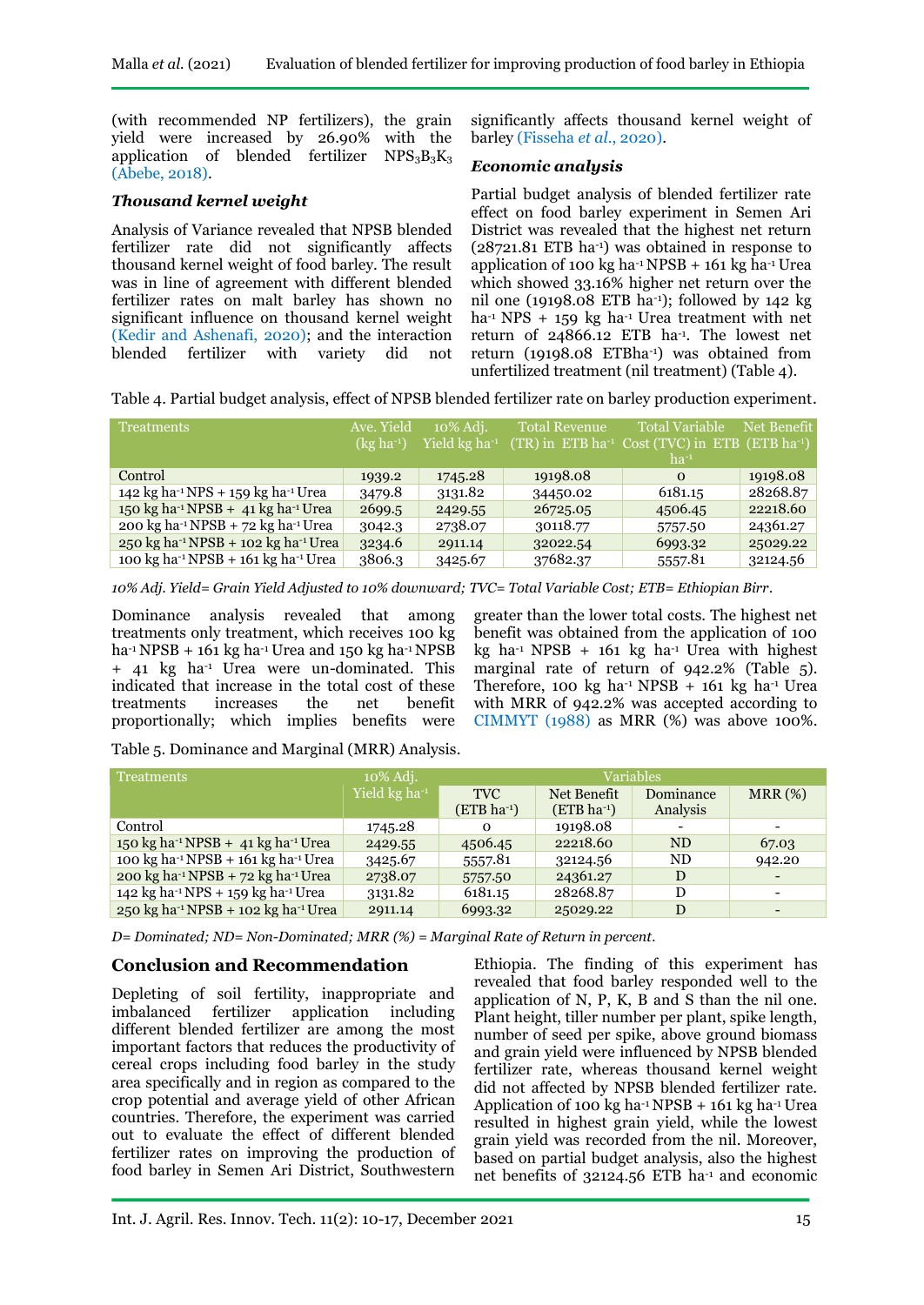returns/marginal rate of return of 942.2% was recorded in response to application of 100 kg ha-1  $NPSB + 161$  kg ha<sup>-1</sup> Urea. Application of 100 kg ha- $1 NPSB + 161 kg ha<sup>-1</sup> Urea gives 49.05% yield$ increment and 40.24% increment in economic return over the control. Therefore, we recommend application of 100 kg ha<sup>-1</sup> NPSB + 161 kg ha<sup>-1</sup> Urea for farmers and investor's in study area and similar agro-ecologies as it was optimum for improving food barley productivity. Further studies and investigation should be done on plant nutrient uptake, nutrient use efficiency and over location.

## *Conflict of interest*

The authors declare that there is no conflict of interest regarding the publication of this article.

### *Acknowledgements*

The authors acknowledge Southern Agricultural Research Institute and Agricultural Growth Program for financial support to conduct the experiment and Jinka Agricultural Research Center for its strong administrative facilitation by providing important inputs to handle the research accordingly. The collaboration of researchers in the Natural Resource Research Directorate was highly appreciated.

# **References**

- Abdisa, M.K.A. 2020. Effect of blended NPSB fertilizer rates on yield, yield components and quality parameters of food barley (*Hordeum vulgare* L.) varieties in Walmera District, Central Highland of Ethiopia. MSc Thesis, Ambo University, Ethiopia. pp. 42- 54.
- Abebe, A. 2018. Effects of blended fertilizer rates on growth, yield and quality of malt barley (*Hordeum distichum* L.) varieties at DebreBerhan district central high land of Ethiopia. MSc Thesis, Haramaya University, Ethiopia. pp. 24-32.
- Abera, T., Molla, A., Feyissa, A., Liben, M., Woyema, A., Admassu, L. and Bekele, A. 2011. Research achievements in barley cultural practices in Ethiopia. *Barley Research and Development in Ethiopia*. 113p.
- Abiye, A., Tekalign, M., Peden, D. and Diedhiou, M. 2004. Participatory on-farm conservation tillage trial in the Ethiopian highland Vertisols: The impact of potassium application on crop yields. *Expt. Agric.* 40(3): 369-379. <https://doi.org/10.1017/S0014479704002029>

Agegnehu, G., Liben, M., Molla, A., Feyissa, A., Bekele, A. and Getaneh, F. 2011. Research achievements in soil fertility management in relation to barley in Ethiopia. *Barley Research and Development in Ethiopia*. 137p.

- Arif, M., Ali, S., Khan, A., Jan, T. and Akbar, M. 2006. Influence of farmyard manure application on various wheat cultivars. *Sarhad J. Agric.* 22(1): 27.
- ATA. 2016. Soil Fertility Status and Fertilizer Recommendation Atlas of the Southern Nations Nationalities and Peoples' Regional State, Ethiopia, by MoANR and Agricultural Transformation Agency (ATA), Addis Ababa, Ethiopia. pp. 144-159.
- Bayeh, M. and Berhane, L. 2011. Research achievements in barley cultural practices in Ethiopia. *In*: Mulatu, B. and Grando, S. (eds). Barley Research and Development in Ethiopia, Proceedings of the 2nd National Barley Research and Development Review Workshop. 28-30 November 2006, HARC, Holetta, Ethiopia. pp. 1-16.
- Bereket, H., Dawit, H., Mehretab, H. and Gebremedhin, G. 2014. Effects of mineral nitrogen and phosphorus fertilizers on yield and nutrient utilization of bread wheat on the sandy soils of Hawzen District, Northern Ethiopia. *Agric. Fores. Fish.* 3(3): 189-198.
- Black, C.A. 1965. Methods of soil analysis: physical and mineralogical properties, including statistics of measurement and sampling. Part 2. Chemical and microbiological properties. *Agron*. 9: 1387- 1388. <https://doi.org/10.2134/agronmonogr9.1>
- CSA. 2016. Agricultural Sample Survey 2015- 2016. Report on Area and Production of Major Crops (Private Peasant Holdings, Meher Season). *Statistical Bulletin No. 584*. Central Statistics Authority Addis Ababa, Ethiopia. 74p.
- Chilot, Y., Fekadu, A. and Woldeyesus, S. 1998. Barley Based Farming Systems in the highlands of Ethiopia. *Ethiopian Agricultural Research Organization*. Addis Ababa, Ethiopia. 117p.
- CIMMYT. 1988. From Agronomic Data to Farmer Recommendations: An Economics Training Manual (No. 27). Economics Program International Maize and Wheat Improvement Center, Mexico, D.F. pp. 13-54.
- Dewal, G. S. and Pareek R. G. 2004. Effect of phosphorus, sulphur, and zinc on growth, yield and nutrient uptake of wheat (*Triticum aestivum* L.). *Ind. J. Agro*. 49(3): 160-162.
- Fayera, A., Mohammed, M. and Adugna, D. 2014. Effects of different rates of NPK and blended fertilizers on nutrient uptake and use efficiency of teff [*Eragrostis tef* (Zuccagni) Trotter] in Dedessa District, southwestern Ethiopia. *J. Biol. Agric. Healthcare*. 4(25): 254-258.